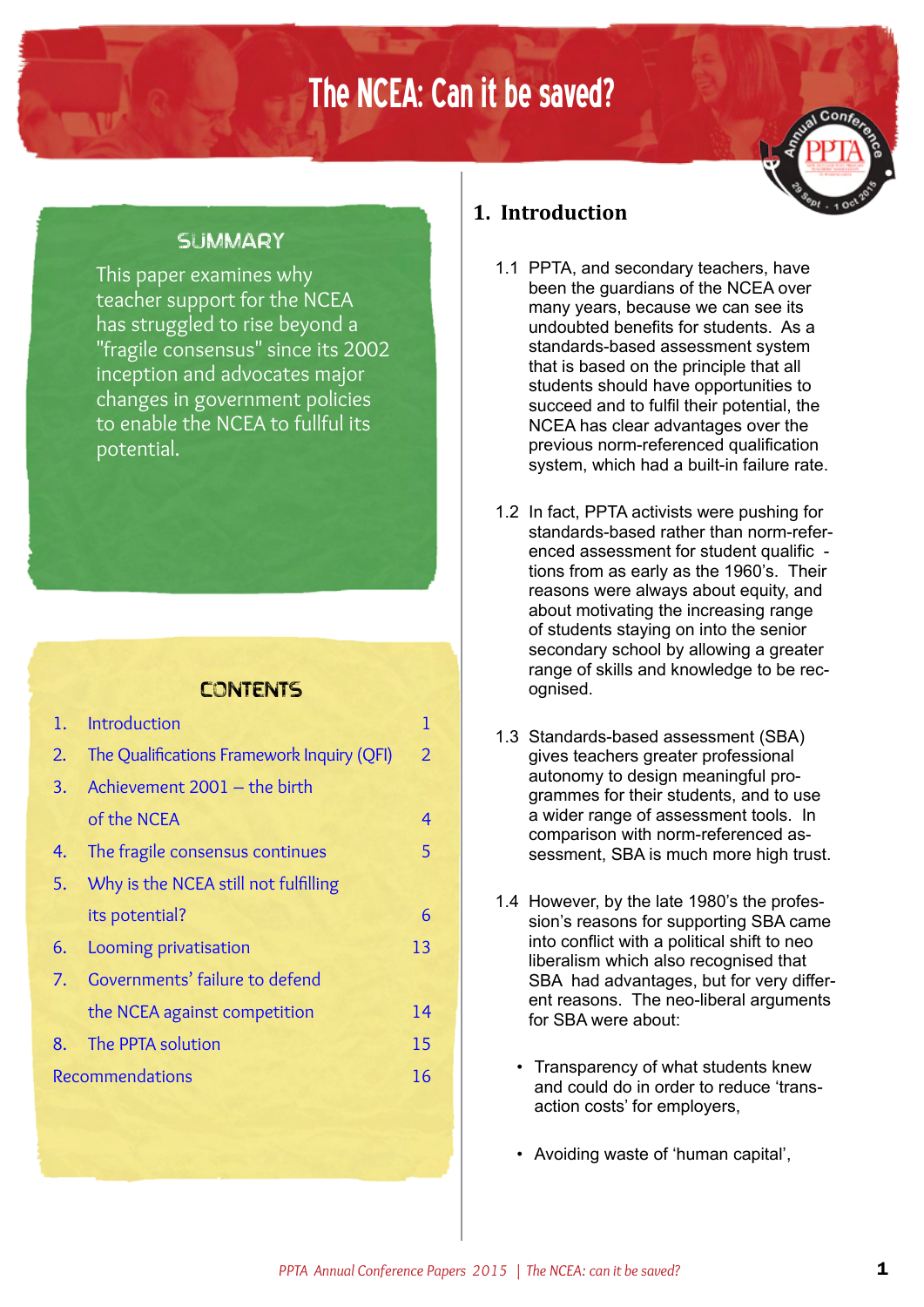- <span id="page-1-0"></span>• Being better able to monitor the success of the schooling system and teachers as individuals, and
- Flexibility and choice for students.

NZQA was set up in 1990 in this political environment.

- 1.5 In the 1990's there were teacher trials of a model of SBA, called Achievement Based Assessment (ABA), mainly for Sixth Form Certificate. ABA used four or five grades or levels of achievement. Howeve , a Qualific tions Framework made up of only pass-fail unit standards was developed and the work on ABA was abandoned.
- 1.6 NZQA attempted to get teacher support for using unit standards for the whole school curriculum. Although many teachers, especially those in lower decile schools, valiantly attempted to make this work because at least it was a standards-based system, a broad consensus of support from the profession was never achieved. The 1990's saw constant conflict between teachers and the government over many issues, and quali cations were a particular flashpoint. There were two bans on work on unit standards during the 1990's, in 1992-93 and 1995-96.
- 1.7 The concerns about the Qualifications Framework listed in a 1996 PP A conference paper would be very familiar to teachers today:
	- Lack of adequate resource provision, with teachers having to reinvent the wheel in every school
	- Workload pressures
	- Pedagogical issues concerns about the fact that in unit standards only credit or no credit were available, and also about atomisation of learning into small and excessively detailed standards
	- The process of implementation timelines, etc.
- 1.8 It was PPTA that brokered a solution, through establishing an expert panel to find a way through the impasse. This was the Qualifications Fram work Inquiry.

# **2. The Qualifications Framework Inquiry (QFI)**

- 2.1 While the decision to set up an expert panel, the QFI, was made by PPTA Annual conference 1995, industrial action against implementation of both the Qualifications Framework and the Curriculum Framework meant it couldn't work until late 1996. Its report was published in July 1997.<sup>1</sup>
- 2.2 The QFI report established many of the principles on which NCEA is

<sup>1</sup>  Peter Allen, Terry Crooks, Shona Hearn (now Smith) & Kathie Irwin (1997). Te Tiro Hou: Report of the Qualifications Framework Inquiry. Wellington: PPTA.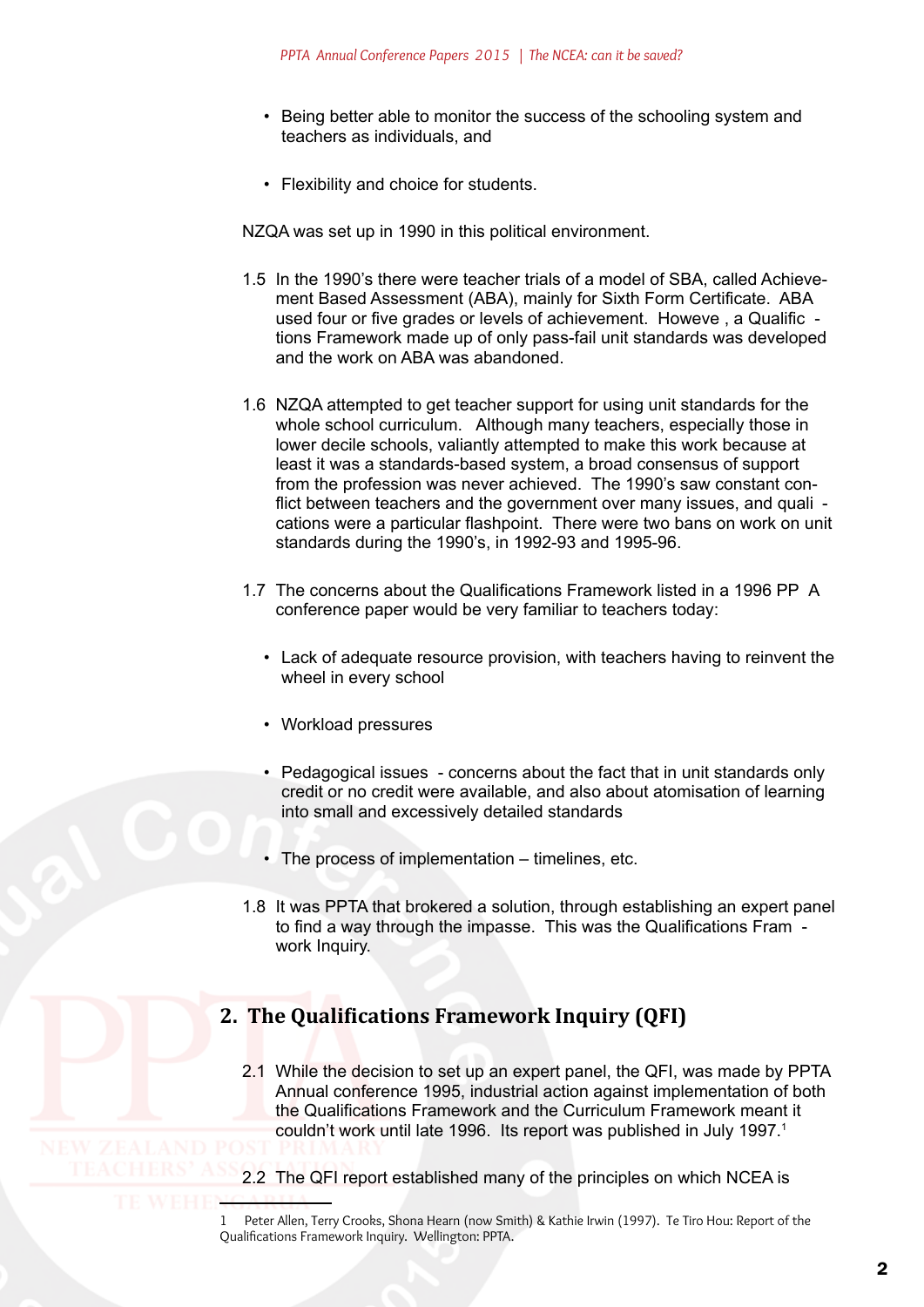based. They were unequivocal that any future secondary school qualifications must be able to earn credits on the Framework, because this was the way that students could have access to a wide range of learning, contextualised for them, and recognised through a secondary school qualification. While we would be unlikely to propose anything di ferent today, there are issues caused by this decision that are discussed later in this paper.

- 2.3 Their solution to teachers' concerns about unit standards was that for school curriculum subjects they must be redesigned to include the following:
	- Provision for merit and excellence;
	- Increasing the size of standards so there were fewer per subject;
	- Less detail in the standards.

This is essentially a description of today's achievement standards.

- 2.4 They said that successful implementation would require:
	- Improved approaches to moderation
	- A realistic time-frame, and
	- Improved support and resources.
- 2.5 They also, significantl , set out eight criteria by which any qualifications system should be judged:
	- Fair
	- Inclusive
	- Cumulative
	- Clear
	- **Motivating**
	- Coherent
	- **Constructive**

• Manageable

These criteria continue to be useful benchmarks against which to evaluate the NCEA.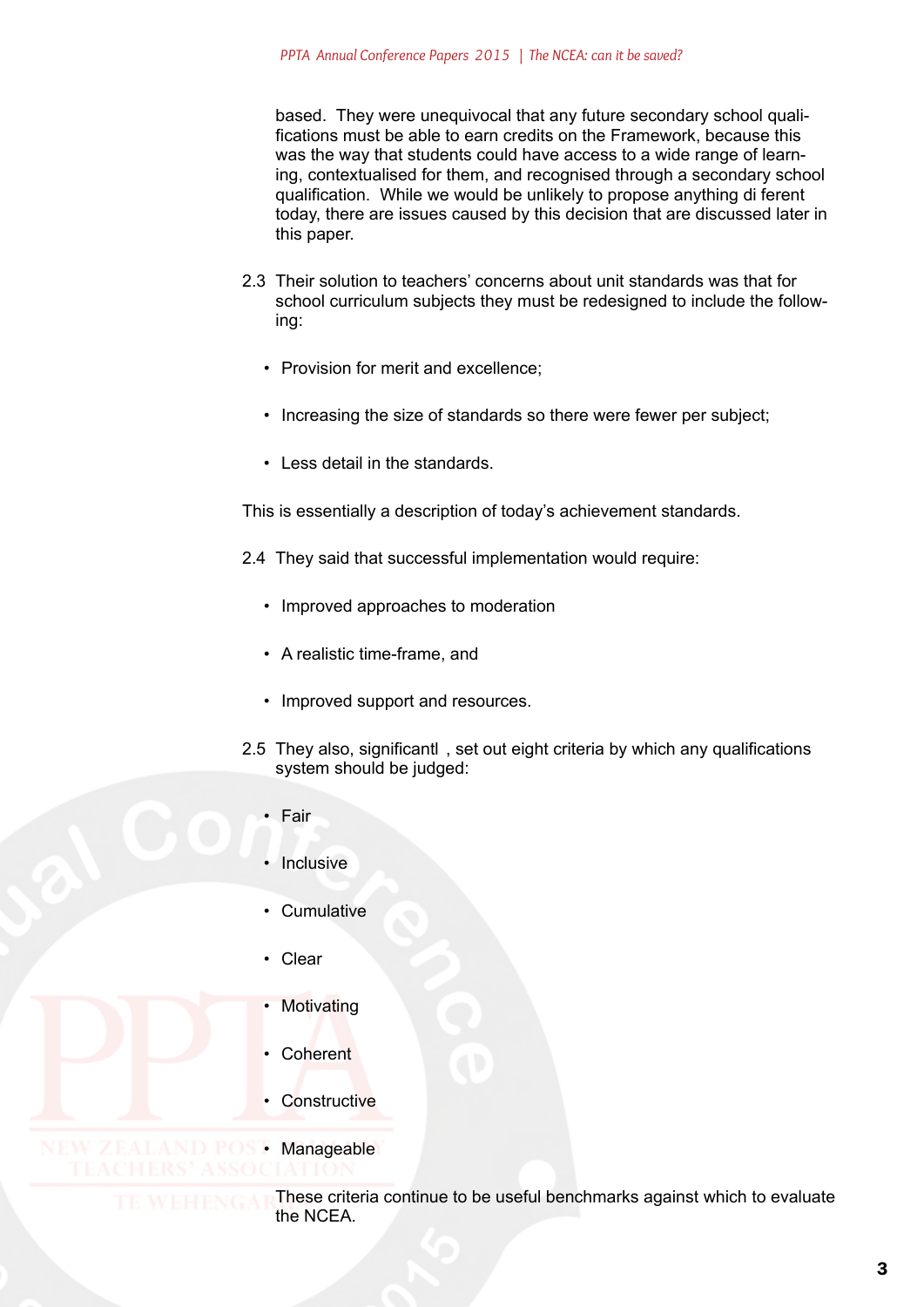- <span id="page-3-0"></span>2.6 The QFI report was not universally welcomed by PPTA members. There was tension between members who were committed to change and welcomed the QFI's way forward, and members who saw many dangers in changing from the existing norm-referenced system.
- 2.7 It was argued by some that the existing system separated schools from other institutions, and thus served to keep the threat of EFTS funding of students, a logical consequence of 'seamless' qualifications, away from the secondary school.<sup>2</sup> (For those schools trying to survive today while sharing funding with tertiary institutions for senior students on trades academies and other tertiary courses, the damage of EFTS funding to the ability to run comprehensive senior programmes is now very real.)
- 2.8 Despite these concerns, the 1997 PPTA Annual Conference gave conditional support for change along the lines recommended by the QFI, including the placement of any future school qualification on the Fram work.

# **3. Achievement 2001 – the birth of the NCEA**

- 3.1 By the end of 1997 the government could see that PPTA was offering a solution to end the ongoing conflict, and a qualification designed to mee the needs of secondary school students had to be developed. The work on this was called 'Achievement 2001' because 2001 was the original 'go live' date. (Thankfully, in November 1999 'go live' was deferred a year by Minister Trevor Mallard on the grounds that insufficient support was still not available to teachers so they could implement the qualification su cessfully. Whether it was sufficient by 2002 is debatable.)
- 3.2 Work began in the Ministry of Education, and there began to be a realisation that without input from the profession, no school qualification could be developed. As a result, the Ministry began engaging with PPTA, and by Annual Conference 1999, PPTA:
	- Had committed to facilitating a national consultation exercise alongside the Ministry,
	- Had secured representation on all the subject panels, and
	- Had significant membership of the Leaders Forum which was to become the key advisory body for NCEA.
- 3.3 Yet successive annual conferences around that time continued to express reservations about the same issues as always: resourcing, time for implementation, and the quality of Ministry and NZQA change management processes.

3.4 Teacher support could never to be taken for granted. Even in 2001, the year before the NCEA began, a conference resolution noted "the fragile consensus among PPTA members around the NCEA".

2  Alison, J. (2007). Mind the Gap! Policy change in practice. School qualifications reform in New Zealand, 1980-2002. PhD thesis, Massey University. P.120.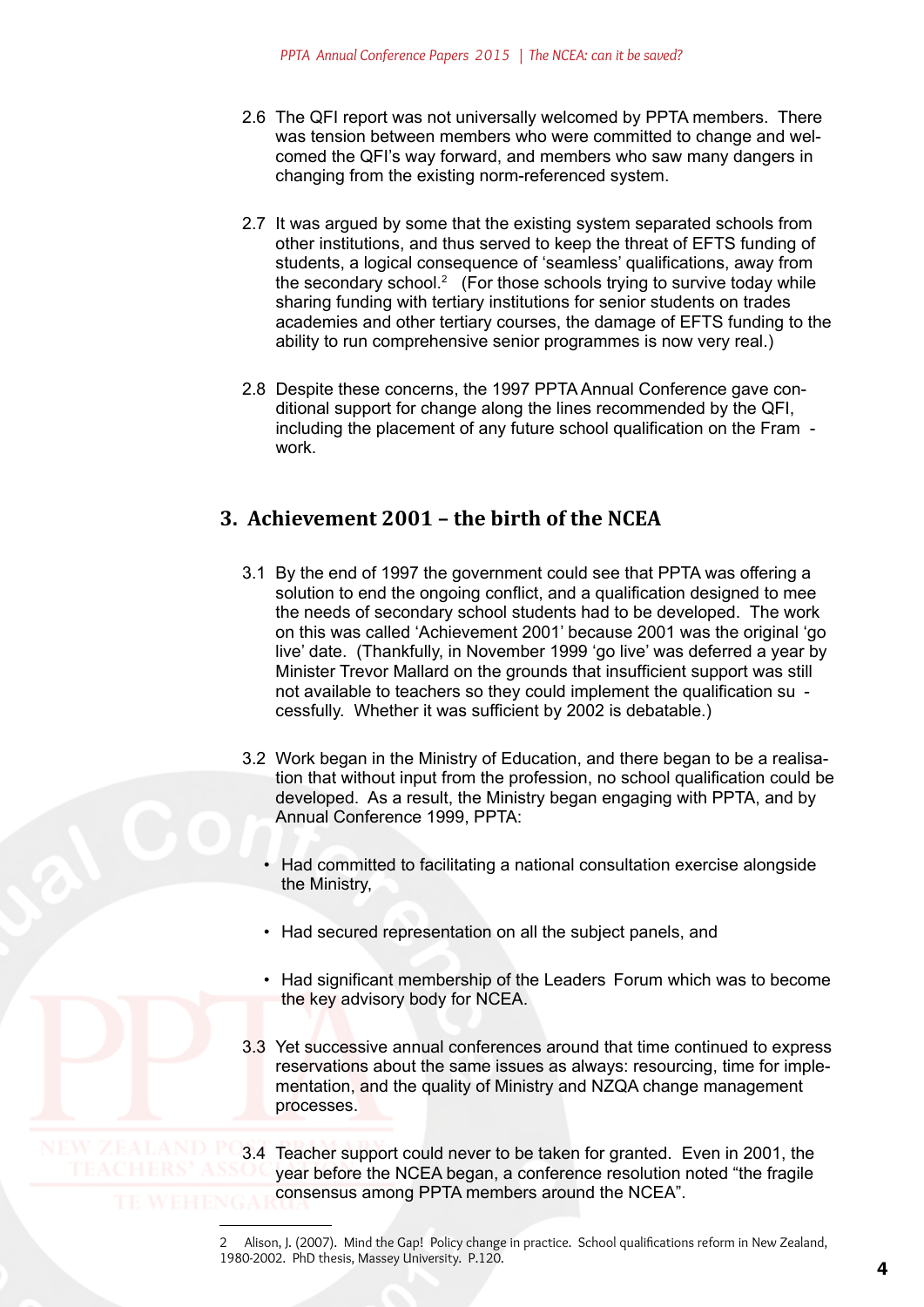# <span id="page-4-0"></span>**4. The fragile consensus continues**

- 4.1 The NCEA began in 2002 with Level 1. In 2003, schools were given a choice between moving straight on to Level 2 or offering Sixth Form Certificate for one last yea , but very few stuck with SFC. The following year Level 3 replaced Bursary.
- 4.2 In 2004, PPTA conducted focus group research in nine representative secondary and area schools, involving 105 teachers, and gained valuable information about how teachers saw the new qualification, and what the issues were in making it a success.3 The "fragile consensus" referred to in 2001 remained, with 63% of teachers judging the NCEA to be either better than the old system but with improvements needed, or clearly better, and the rest split between wishing to return to the old system or unwilling to commit to the NCEA as being an improvement.4
- 4.3 In 2005, an annual conference paper evaluated the NCEA against the QFI's eight criteria for a high quality qualifications system, and suggested that the NCEA did not yet meet all of those criteria. In particular, the paper suggested that the NCEA was still not:
	- *Fair:* Because of poor moderation and inconsistency from year to year in external assessments.
	- *• Clear:* Because of the lack of exemplars of student work for all standards.
	- Motivating: The PPTA focus group research<sup>5</sup> had suggested that the NCEA was not motivating some students to aim for higher grades than Achieved.
	- *• Coherent:* Because of the continuing possibility of fragmentation of learning into packages related to individual standards rather than looking at the whole curriculum.
	- Manageable: The focus group research<sup>6</sup> and a study of secondary teacher workload<sup>7</sup> concurred that the NCEA was not manageable for teachers or for students. Various attempts to ameliorate the workload, e.g. by limited the credits in courses, or reducing the number of assessment opportunities, had been countered by "the lack of stability caused by annual reviews of the standards and the sometimes quite major changes that have resulted from these reviews".<sup>8</sup> It is worth quoting here the final paragraph on manageability from the 2005 pape , because really none of the issues listed there have gone away, and further issues have arisen since.

3  Alison J. (2004). Teachers talk about NCEA. Research report on focus groups with secondary teachers. Wellington: PPTA. Download from http://www.ppta.org.nz/resources/publication-list/3194-teachers-talk-ncea

- 4  Ibid. p.9
- 5 Ibid. 6 Ibid.

7  Ingvarson, L., Kleinhenz, E., Beavis, A., Barwick, H., Carthy, I., & Wilkinson, J. (2005) Secondary Teacher Workload Study Report, Melbourne: Australian Council for Educational Research.

PPTA (2005). The NCEA: A work in progress. Wellington: PPTA.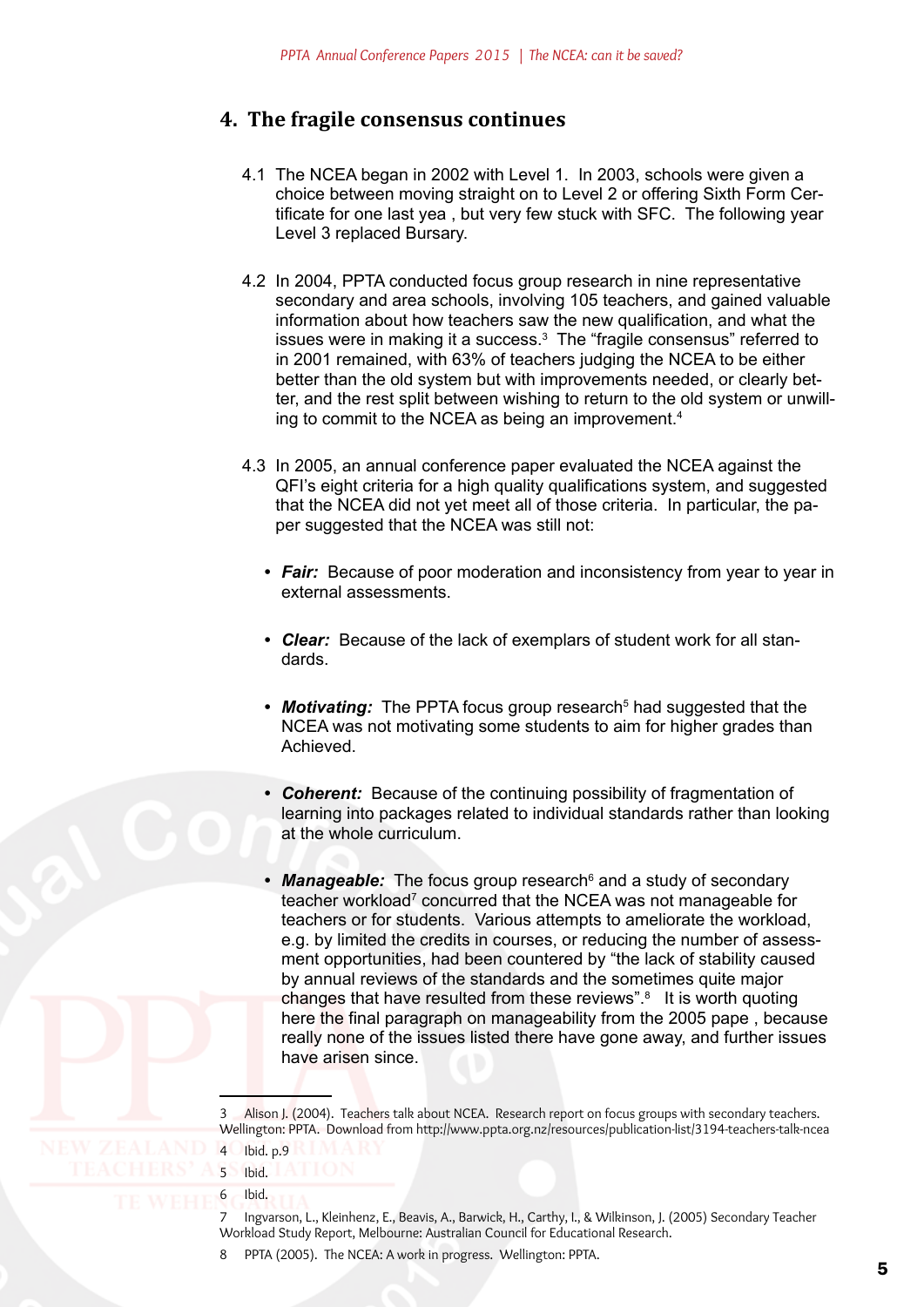<span id="page-5-0"></span>*However, the overall conclusion of the PPTA research was that the new qualifications system could certainly not yet be described as 'manageable'. The factors generating the extra teacher workload that has undoubtedly been a feature of the NCEA are many and varied, and therefore finding a solution to them is complex. It is clear … that the NCEA has impacted negatively on all teachers' workloads. This is particularly so for teachers with curriculum responsibilities such as Heads of Department. There are also particular problems for teachers in small and isolated schools. The lack of stability caused by annual reviews of the standards and the sometimes quite major changes that have resulted from these reviews has also added to teachers' workloads.*<sup>9</sup>

4.4 This fragile consensus continues today. NZCER's survey of secondary schools in 2012<sup>10</sup> revealed that the level of unequivocal support for the NCEA by teachers has moved only 4% in nine years, from 65% in 2003 to 69% in 2012. This is hardly overwhelming support.

# **5. Why is the NCEA still not fulfilling its potential?**

- 5.1 The PPTA vision of an equitable qualifications system that would enable every student to reach their potential, through being able to access while at school a wide range of learning, has not come to pass. This has been largely as a result of government action, or inaction. A low trust agenda continues to be seen in government policies such as:
	- The 85% Level 2 target.
	- The hands-off approach to a lack of credit parity,
	- Excessive moderation (for both internal and external practice assessments),
	- A laissez fair approach to the excessive workloads of students and teachers, and
	- The intrusion of EFTs funding approaches in the senior school.

#### **5.2 The 85% Level 2 target**

5.2.1 Numerical achievement targets have no place in standards-based assessment systems. They create perverse incentives that prevent teachers from looking for the best possible ways for their

#### 9  Ibid.

10 Hipkins, R. (2013). NCEA one decade on. Views and experiences from the 2012 national survey of secondary schools. Wellington: NZCER.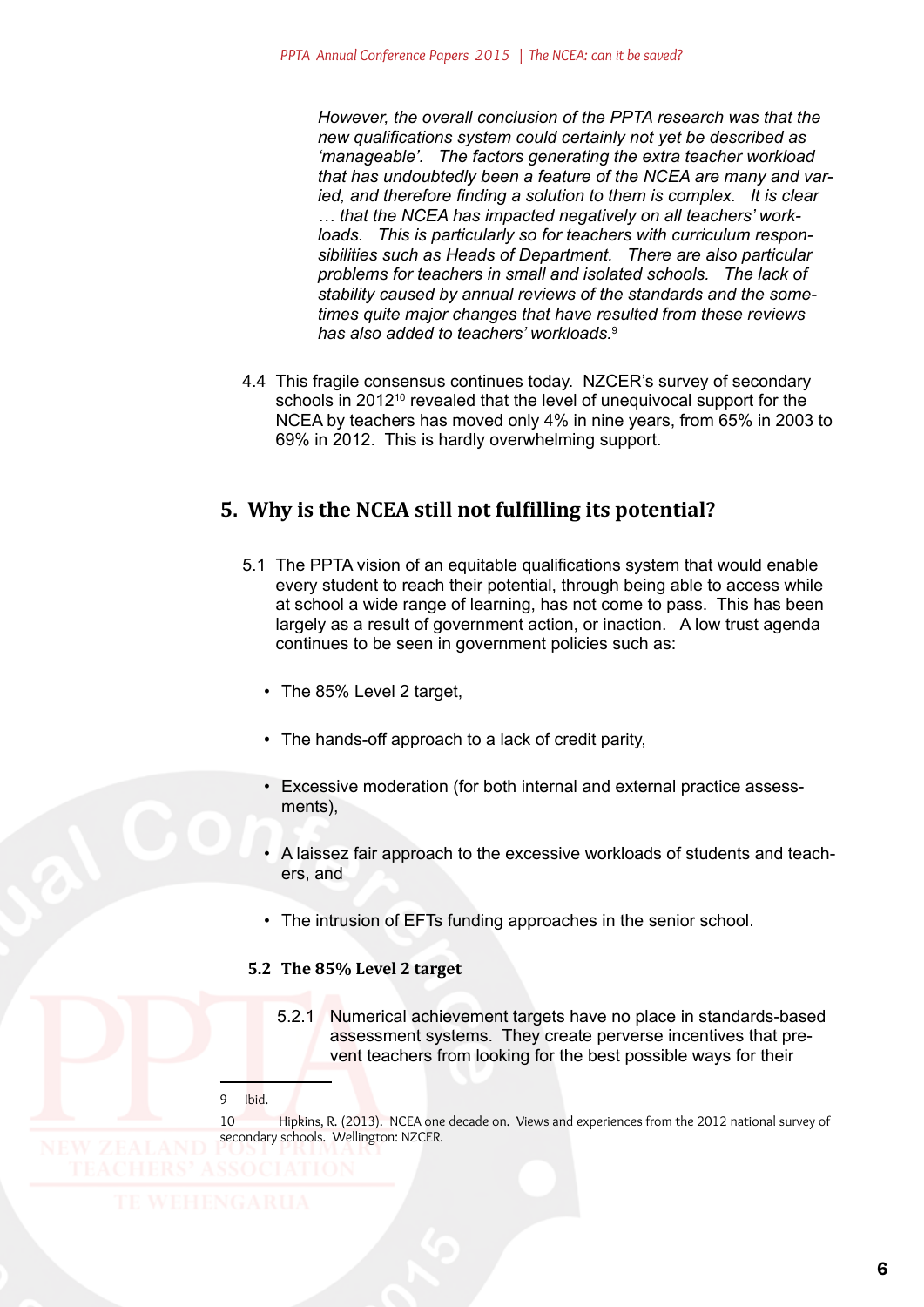students to achieve their potential. Such targets put pressure on teachers to ensure that every student in their class gets the maximum number of credits possible, as early in the year as possible, so that they can be sure to achieve the 80 credits needed for the level certificate.

- 5.2.2 The currency becomes the credits, not the quality and relevance of the learning programme. This also becomes a major workload pressure for students, who face constant assessment across their subjects. The Education Review Office has highlighted this in their recent national report on secondary student wellbeing.<sup>11</sup>
- 5.2.3 Such targets also encourage "credit farming" where standards are offered by teachers, not because they are the most valuable to the student, but because they most easily deliver credits. Students themselves seek out courses which are perceived to deliver the most credits for the least effort, but these may not be the courses that will most benefit them in the medium and long term. The supposed motivational benefits for students of having merit and exce lence, and course and certificate endorsement, are lost when the emphasis goes onto the number of credits.
- 5.2.4 The 85% target has also had a significant workload impact. Pro ress was being made a few years ago in encouraging schools to place a limit of 18 to 20 credits on any one course. NZQA and the MOE ran a roadshow advocating this, and PPTA adopted policy that from 2011, "members be encouraged to limit the number of credits … to a maximum of 20".12 However, once the 85% target was set by the government, the attention shifted from minimising to maximising the number of credits students gained.
- 5.2.5 In recent years, PPTA has seen the emergence of "summer schools" which take advantage of the fact that results can be submitted as late as February of the following year. Students who have not quite achieved the entry requirements for a tertiary course can come back to school and finish them, or pick up extra credits. This makes the beginning of the year particularly stressful for teachers involved.
- 5.2.6 It is simply dangerous, in any system which has large amounts of internal assessment, to set targets for achievement. Teachers must be free to exercise the best possible judgements without pressure to "deliver credits". Making high stakes assessment judgements for the students they teach, and with whom they are expected to develop close professional relationships, is already a significant tension. To lay targets on top of that situation is extremely risky to the credibility of the qualification.
- 5.2.7 Before the 85% target was created, secondary schools were

<sup>11</sup> Education Review Office (2015). Wellbeing for young people's success at secondary school. Wellington: Education Review Office. Downloaded from http://ero.govt.nz/National-Reports/Wellbeing-for-Young-People-s-Success-at-Secondary-School-February-2015

<sup>12</sup> <http://ppta.org.nz/resources/publication-list/1426-18-credits>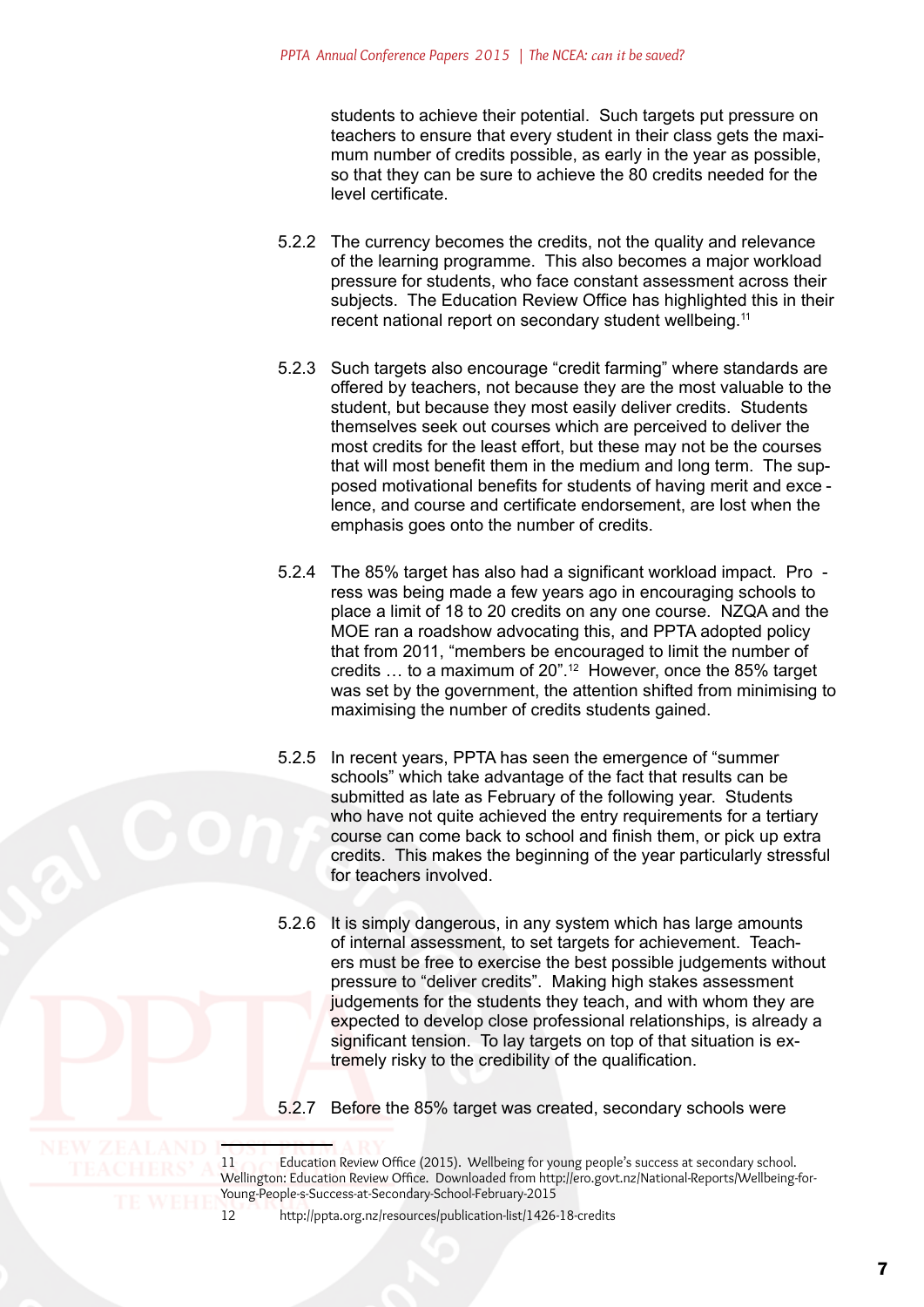already faced with media attempts to create league tables to compare schools, and these were often fallacious because of the way data was used, and encouraged superficial assessments of schools. The 85% target has simply exacerbated this problem.

#### **5.3 Failure to address lack of credit parity**

- 5.3.1 The NCEA is a "multi-field qualification", which means that st dards from anywhere across the Framework can be credited to an NCEA. There are no requirements for an NCEA to include any achievement standards.
- 5.3.2 There is a notional rule for the whole Framework that one credit should represent ten hours of learning and assessment time, including independent learning by a student. Teachers believe that the application of this rule in the development of standards has been far from stringent. It appears to them that industry unit standards that are in use in schools generally deliver more credits for fewer hours of work than achievement standards.
- 5.3.3 There is also a perception among teachers that some industry unit standards are not placed at the appropriate level of the Framework. While NZQA has developed descriptors of what is required for each level, and checks every standard submitted for approval against this, these are very general descriptors. For example, Level 2 is described as follows:
	- Knowledge: Basic factual and/or operational knowledge of a field of work or study
	- Skills: Apply known solutions to familiar problems and apply standard processes relevant to the field of work or study
	- Application (of knowledge and skills): General supervision, requiring some responsibility for own learning and performance.

Whether the problem is that some industry unit standards are incorrectly levelled, there is certainly a perception that there is a problem.

- 5.3.4 There may also be issues to do with the assessment methods used rather than the standard itself, with teachers relating experiences of students gaining Level 2 or even Level 3 credits from filling in workbooks.
- 5.3.5 PPTA has been raising these issues with NZQA for years, but it has never been satisfactorily addressed.

W ZEALAND POST 5.3.6 This leads to significant credibility issues for the NCEA. Is an<br>TEACHERS' ASSOCIALL NCEA gained at a private training establishment (PTE). and ma NCEA gained at a private training establishment (PTE), and made up entirely of unit standards, the same as one from a school? Is it appropriate that students can do a unit standards-based short course of agriculture unit standards over a two-week holiday, and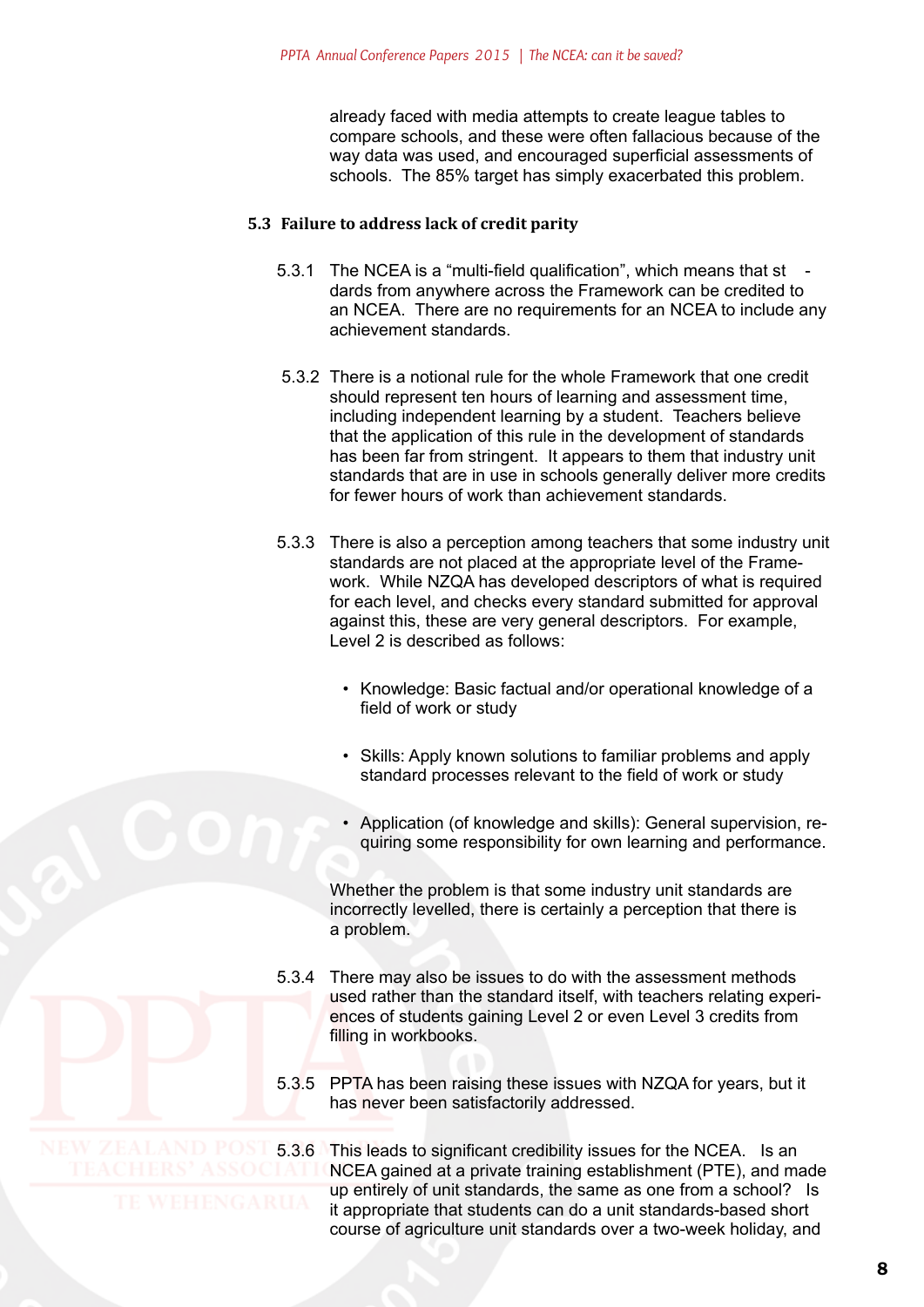come back to school with most of Level 2 achieved already? How does this sit with the teacher who the following term is trying to engage those same students around a five-credit drama standard AS91214 "Devise and perform a drama to realise an intention", which will take most of the term to complete?

5.3.7 Employers also continue to struggle to work out how to evaluate the relative merits of different students' NCEA qualifications. While larger employers with big HR departments have probably become skilled at reading a Record of Achievement and assessing whether the standards achieved indicate the right kind of skills and knowledge for the position, the majority of employers in New Zealand are small businesses who are often not au fait with the complexities of the system. While the Vocational Pathways initiative is intended to assist with this, it is unlikely to fully solve the problem even when it is operating effectively, which it is not yet – see below.

### **5.4 Excessive moderation**

- 5.4.1 Despite NCEA having the highest possible agreement rates that could be expected from any moderation system internationally13, the government brought in a requirement that NZQA moderate at least 10,000 items of student work annually, across a random sample for the National System Check, plus the samples collected from selected standards for the School Check sample.
- 5.4.2 While NZQA claims that this latter sample is increasingly targeting standards and departments where there is cause for concern, teachers see little evidence of this. Even if that is happening, it is unlikely to be addressing the real problem, which is a lack of professional development for teachers who are struggling, especially in the smaller subjects.
- 5.4.3 Furthermore, the two different moderation samples mean that schools have to manage two separate processes for collecting items of student work per year.
- 5.4.4 Besides the external moderation of specific standards, teachers are required to do internal moderation of all standards every year. This is a particular problem for teachers who are the only person in their school doing a particular subject. This may be because the subject is delivered to only small numbers of students, or because it is a small school. These teachers are required to work with someone in another school to discuss their assessment judgements.
- 5.4.5 In addition, NZQA decided in 2009 to "solve" what they perceived to be a problem in the process for estimating grades for students seeking compassionate consideration for external assessments by introducing a "derived grade" process. This caused a relatively light check marking process for practice assessments to become

<sup>13</sup> In 2014, the agreement rate for the National System Check was 91.9% at the Credit level, and 82.8% at the Grade level.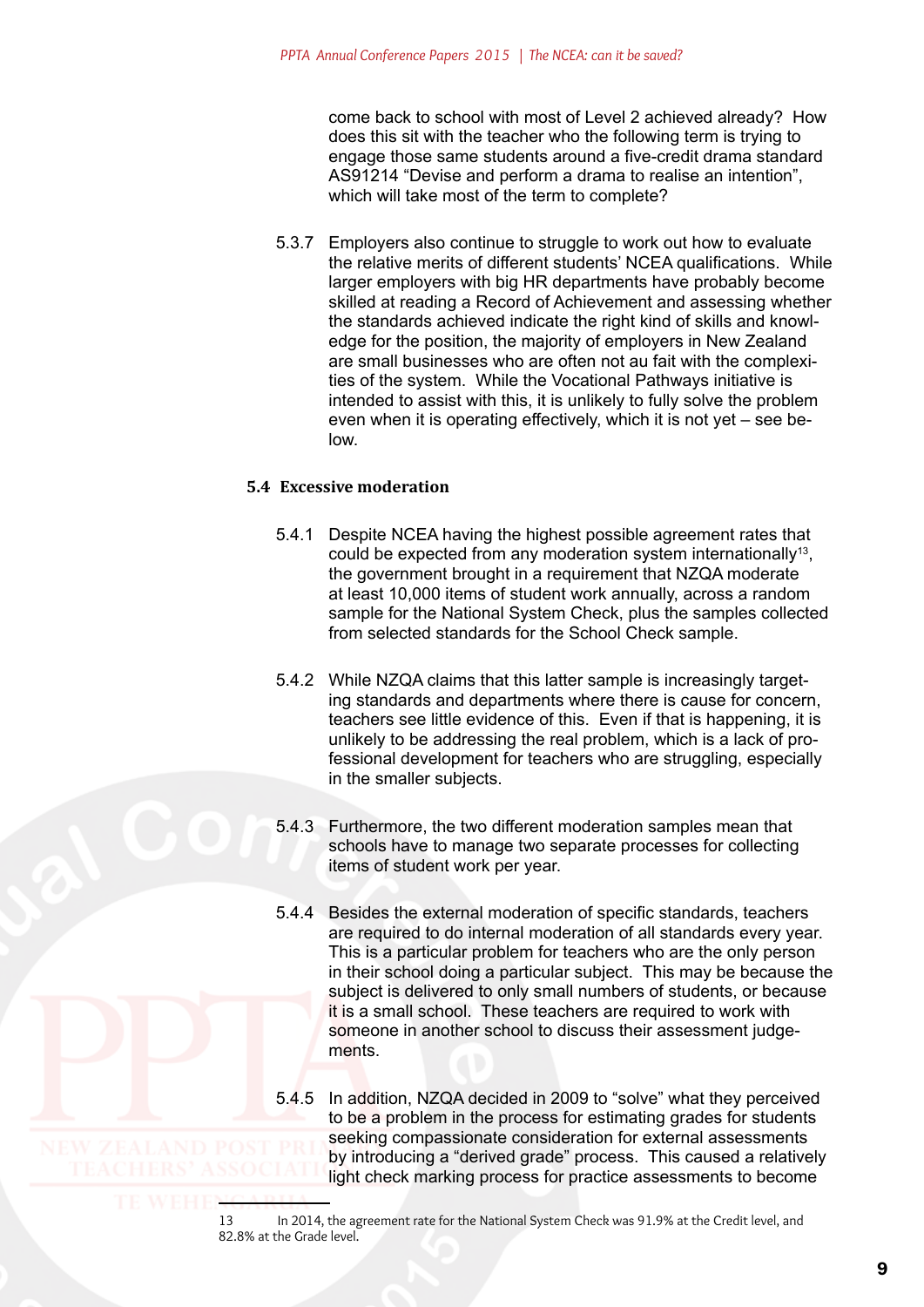an onerous process similar to that used for internally assessed standards.

5.4.6 This significant increase in internal moderation has arisen simply because NZQA appears not to trust teachers' professional judgement about what their students would have achieved if they had been able to attend the exam.

#### **5.5 Incompetent, excessive and under-resourced change**

- 5.5.1 Year after year of the NCEA there has been change that has had significant implications for teachers, and yet implementation of that change is never done well or resourced adequately. Implementation failure always means more work for teachers, and yet teacher time is never costed into the equation. A recent example of this is a statement in NZQA's evaluation of the eMCAT pilot conducted in 2014:
	- *• The contract with Education Perfect to develop and host the eMCAT constituted a value of \$30k. Work completed by teachers was on a voluntary basis.* (Our emphasis.)14
- 5.5.2 The process of aligning all achievement standards to the revised curriculum, which required rewriting of nearly every standard and then the flow-on changes in schools assessment programmes, for example, went as smoothly as it did only because of the hard work of teachers. One principal told a recent independent review that teachers were "the unsung heroes" of that process because there was so much to do and they just got on and did it.<sup>15</sup>
- 5.5.3 A current example of poor change management is the project to define "vocational pathways" through the NCEA. These "pathways", which are lists of standards that would be useful for students planning particular career directions, were launched in a blaze of publicity in April 2013, but the implementation was criticised by a Visiting Fellow embedded in the Ministry of Education to study the project. In her report, published August 2013, Eileen Harrity wrote:
	- *• Considerable confusion … seems to exist among stakeholders as to what is expected of schools…These tensions highlight a risk that has not been fully addressed in the design phase. Essentially all schools should choose the approach that best meets the needs of their students. However, that assumes that all schools have the understanding, capacity, and resources to implement Vocational Pathways even in their most basic form. Without additional guidance and clear expectations, schools may struggle to successfully implement the Pathways.<sup>16</sup>*

14 NZQA (2014). Report on the eMCAT project, December 2014. Downloaded from [http://www.nzqa.](http://www.nzqa.govt.nz/assets/About-us/Our-role/innovation/2014-eMCAT-report-final.pdf) [govt.nz/assets/About-us/Our-role/innovation/2014-eMCAT-report-final.pdf](http://www.nzqa.govt.nz/assets/About-us/Our-role/innovation/2014-eMCAT-report-final.pdf)

> 15 NZQA (2014) An independent review of the effectiveness of NZQA's implementation of the 2007 NCEA enhancements: Report of the panel, 22 December 2014. Downloaded from [http://www.nzqa.govt.nz/](http://www.nzqa.govt.nz/about-us/news/review-the-2007-ncea-enhancements/) [about-us/news/review-the-2007-ncea-enhancements/](http://www.nzqa.govt.nz/about-us/news/review-the-2007-ncea-enhancements/)

> 16 Harrity, E. (2013). Vocational Pathways: Using industry partnerships and personalised learning to improve student outcomes. Wellington: Fulbright New Zealand. Pp.16-17.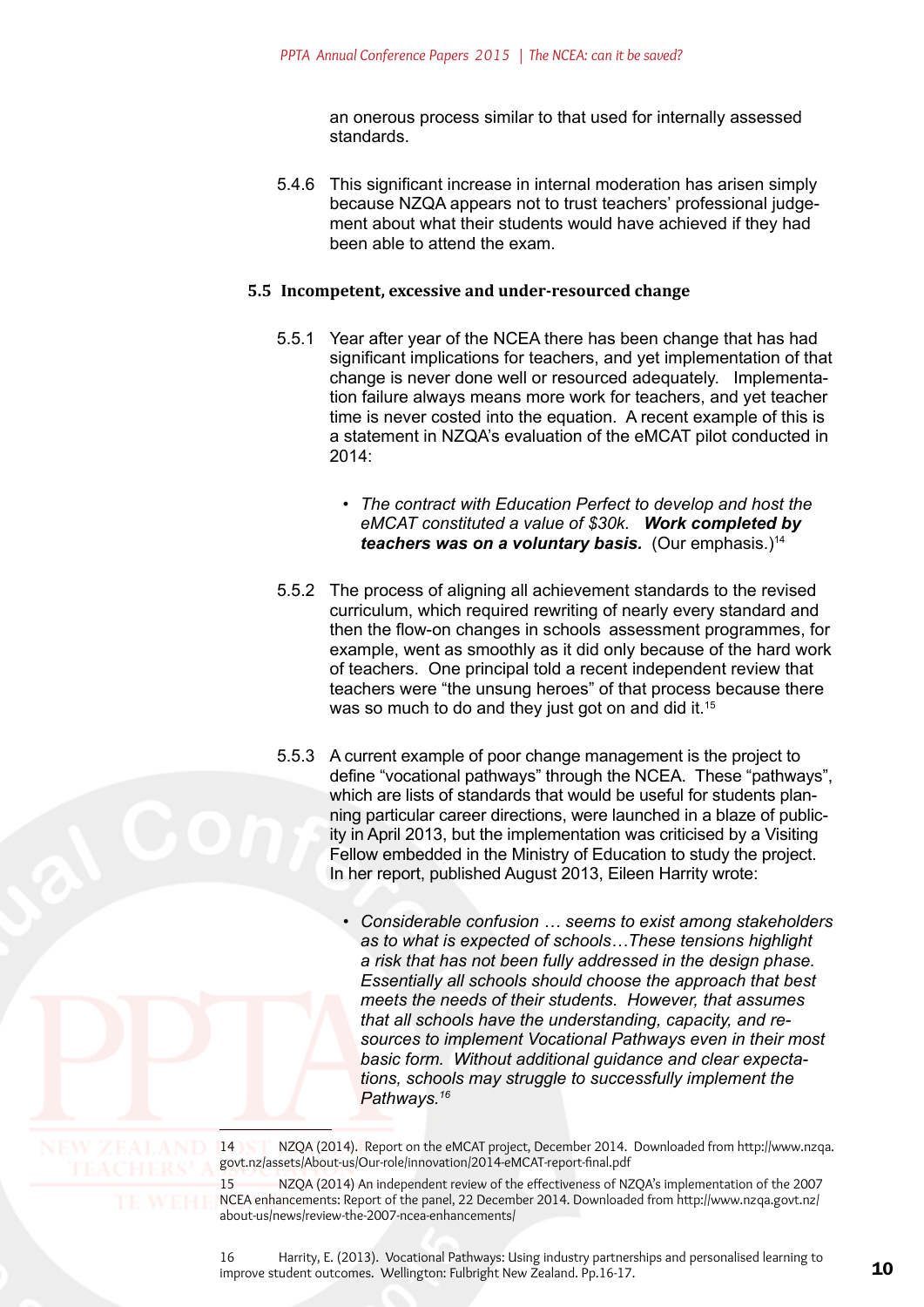- 5.5.4 These implementation issues persist, for example:
	- The absence of a clear rationale for what should or should not be included in a pathway led to major disparities between the pathways in terms of the number and type of standards included. This has caused such a mess that all pathways are now being reviewed in detail, with likely major content changes for 2016.
	- There is still no clarity as to what Level 3 pathways will look like, and whether there will be awards available at that level, despite the fact that increasing numbers of students are gaining Level 2 pathway awards and no doubt looking for the equivalent at Level 3.

#### **5.6 Failure to properly consult with teachers**

- 5.6.1 NZQA and the Ministry of Education set up groups to consult with teachers, but leave these groups feeling ineffectual and frustrated.
- 5.6.2 While a consultative group, the Secondary Qualifications Advisory Group (SQAG), successor to the NCEA Leaders' Forum from the early days of the NCEA, meets about ten times a year with NZQA and MOE officials, PP A representatives are increasingly gaining the impression that the agencies are not terribly interested in seeking the advice of this group. They rarely table items or papers and wait for the sector representatives to put forward items, and promises made at the meetings often fail to result in action. In the meantime, work on all sorts of matters continues, and such groups find themselves being presented with fait accompli, or else disco ering that major decisions have been made without any consultation with the group set up for that purpose.
- 5.6.3 The Workload Advisory Group, established in 2014 by NZQA and MOE at PPTA's insistence, has so far been unable to deliver anything of substance. The response from the MOE and NZQA to a number of significant recommendations from the group has largely been dismissive, conveying messages such as "in hand already", "up to schools/subject associations/teachers", and "not our job".
- 5.6.4 What is required, if the issues around the NCEA's unmanageability are to be addressed, is active engagement by the agencies with teachers and their representatives to seek out actual reductions in the current assessment workloads of students and teachers.

#### **5.7 Failure to enable all students to have worthwhile programmes at school to the end of Year 13**

5.7.1 More and more students want to remain at school to the end of Year 13. Parents are increasingly aware that the long-term outcomes for students who do five full years of secondary education are far better than for students who leave earlier, and yet the Ministry has failed to provide adequate opportunities for the full range of these students.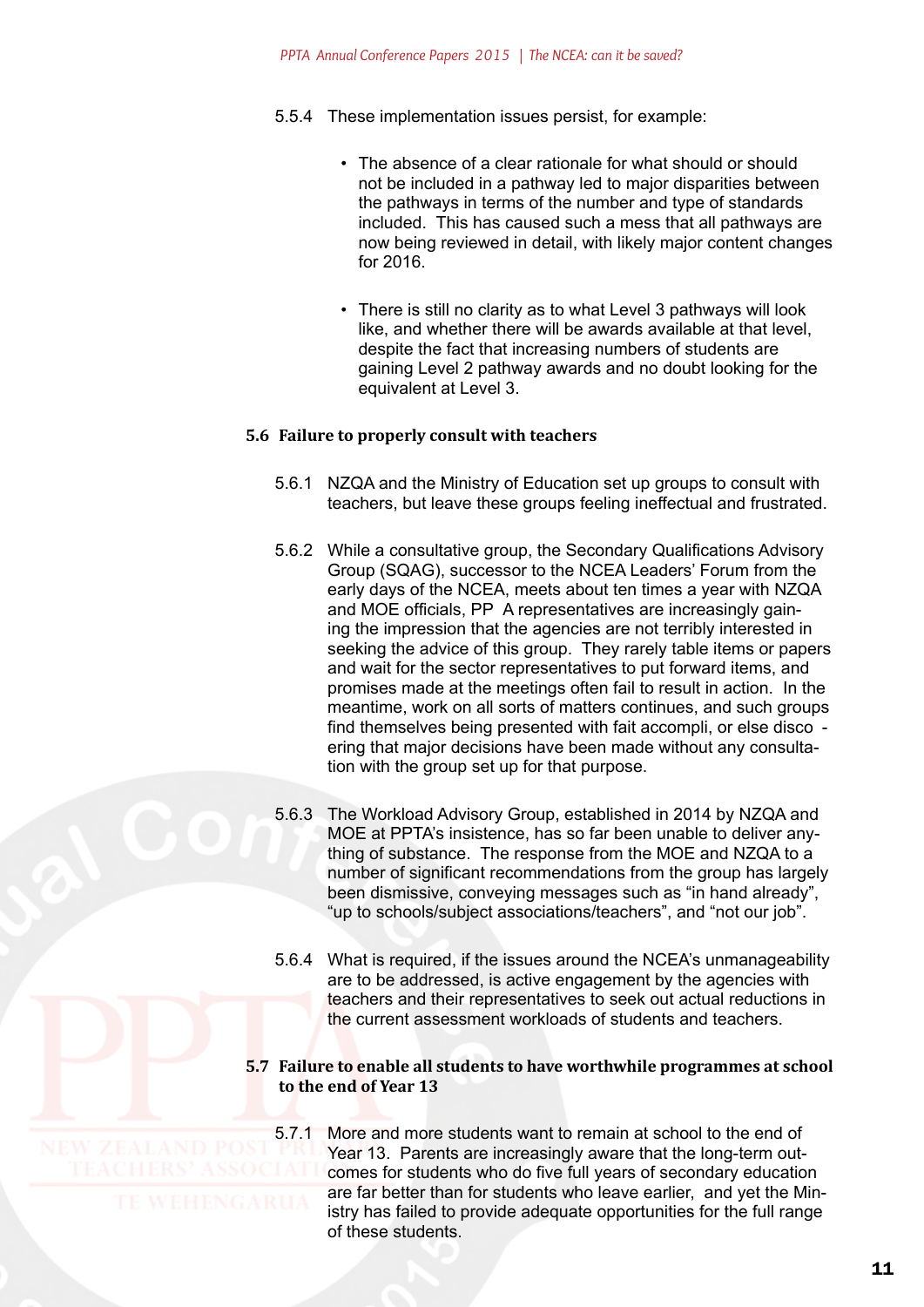- 5.7.2 Those destined for university are well provided for, but the Ministry's answers for the rest are ones that require students to be only part-time at school, with negative consequences for the school's ability to maintain curriculum breadth for the rest. Schools are being accused of leaving students stranded without options at the end of Level 2 and privileging those en route to university, when the problem is caused by Ministry failure to adequately resource the curriculum breadth that is required for the full range of students.
- 5.7.3 The work on developing Level 3 Vocational Pathways contains major threats to senior curriculum delivery. Ministry officials argue that Level 3 pathways that are not university-oriented will require students to be part-time at a tertiary institution or in a work placement earning Industry Training (ITO) credits. This could mean a significant proportion of a school s Year 13 being 0.6 at school and 0.4 elsewhere, for example. This is achieved by using an EFTSfunding formula, whereby the school and other institution share a per student amount, even though the school is likely to be offering 100% of the pastoral care.
- 5.7.4 Developing timetables is a nightmare in these circumstances. The EFTS approach assumes that when a student is not in the school, the resource allocated to them is not needed, but a student is part of a class, and while an individual may be off at a polytechnic a day a week, the rest of the class needs to be taught. Furthermore, if the student doesn't turn up to polytechnic, it's the school that has to follow up with the family and the student, not the polytechnic. The small extra allocation for pastoral care nowhere near meets the need.
- 5.7.5 Part of the problem is that ITOs are reluctant to allow schools to assess against their Level 3 standards because they have written them to require a work context. The government has taken a hands-off approach to this, so the ITOs have all the power.

#### **5.8 Failure to resist the dominance of the universities**

- 5.8.1 Teachers have complained for years that the universities wield inordinate power over the senior school curriculum. One might have assumed that the introduction of the NCEA would reduce this, but it has not happened. Furthermore, in recent years this power has been wielded in a quite arbitrary fashion, with individual universities making the University Entrance requirements almost irrelevant by imposing extra requirements for entry.
- 5.8.2 The last review of the University Entrance requirements resulted in a decision to tighten the subject rules and resulted in a 9% drop in UE achievement in 2014 (using participation-based data). The drop in achievement was not caused by any reduction in the capability of 2014's Year 13 students, but was largely because until 2014, students could present with a "third circle" that was made up of standards from more than one subject. PPTA argued against removing this flexibility in the "third circle", but our view did not pr vail in the face of the self-interest of the universities. Predictably,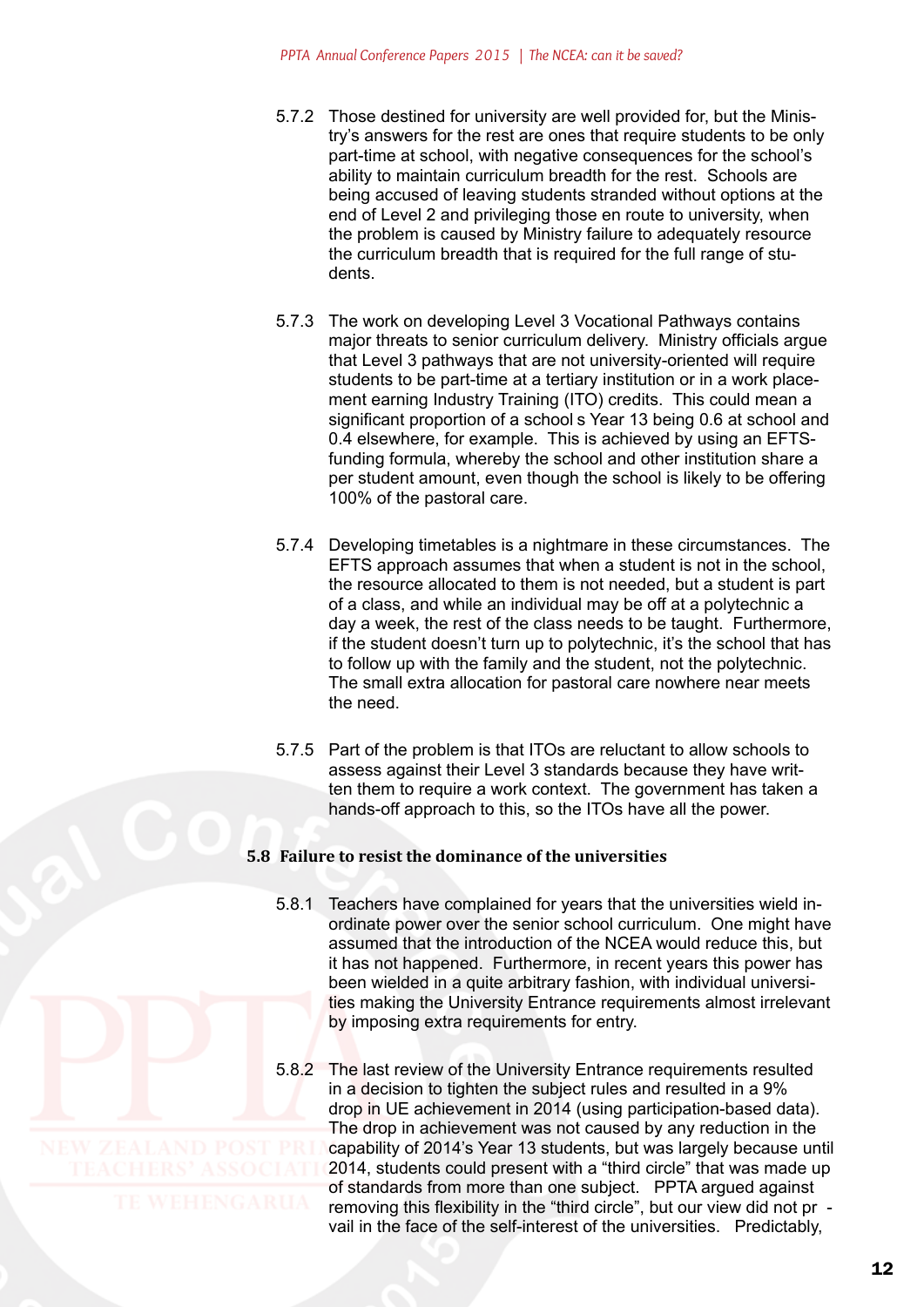universities had to make special arrangements for admission in 2015 of some students who just missed this part of the UE requirements.

- <span id="page-12-0"></span>5.8.3 Universities have also shown themselves unwilling to trust schools' ability to put together coherent cross-discipline courses. Schools want to create innovative courses at Year 13, such as Agribusiness or Performing Arts, and for these to be able to be used for University Entrance. However, under the current rules, a student doing such a course could achieve Excellence in it, but still not be able to count it towards University Entrance because it is made up of standards from different subjects. This is particularly galling when the universities themselves offer cross-discipline courses of this kind.
- 5.8.4 The decision has also led to a ludicrous situation where subjects which are taught at universities but do not yet have achievement standards have been left out of the three subject requirement. This includes Psychology, a popular Year 13 subject which has unit standards with three grades of achievement. These standards could easily be turned into achievement standards, but NZQA and the Ministry have refused to do so. This reduces students' willingness to choose such subjects in Year 13 because of the risk of not gaining the 42 credits in three "approved" subjects and missing out on University Entrance.

# **6. Looming privatisation**

- 6.1 Teachers are beginning to be aware of the latest major change for the NCEA, what NZQA calls, oddly, "Future state". NZQA officials are begi ning to attend meetings, largely with principals, to share their vision of "Assessment anywhere, any time, online and on demand". The presentation consists largely of video clips with teacher "champions" waxing eloquent about the benefits to learning of using digital technologies. There is a dearth of concrete information about timelines, hardware and software requirements, or teacher professional learning plans, let alone any analysis of the increased workload likely to be involved at the introductory and full implementation stages. In other words, the standard approach to change from the government agencies: vision, ideas, spin, marketing, and a complete absence of practicalities.
- 6.2 Furthermore, the small trials in digital assessment that have taken place so far have involved a significant increase in privatisation, with NZQ contracting out various projects such as trialling a digital MCAT (Maths Common Assessment Task). The company trialling the eMCAT, Education Perfect, is very adept at selling its products, and has used its contacts with schools for the eMCAT to market itself. PPTA objected strongly to the fact that workshops to inform schools about the 2015 eMCAT were advertised by Education Perfect, not by NZQA, and charged \$30 per teacher per two-hour session.
- 6.3 There are major resourcing issues with this shift to digital assessment,
	- and PPTA has been arguing that NZQA must ensure that all schools have adequate equipment and infrastructure to support digital assessment be-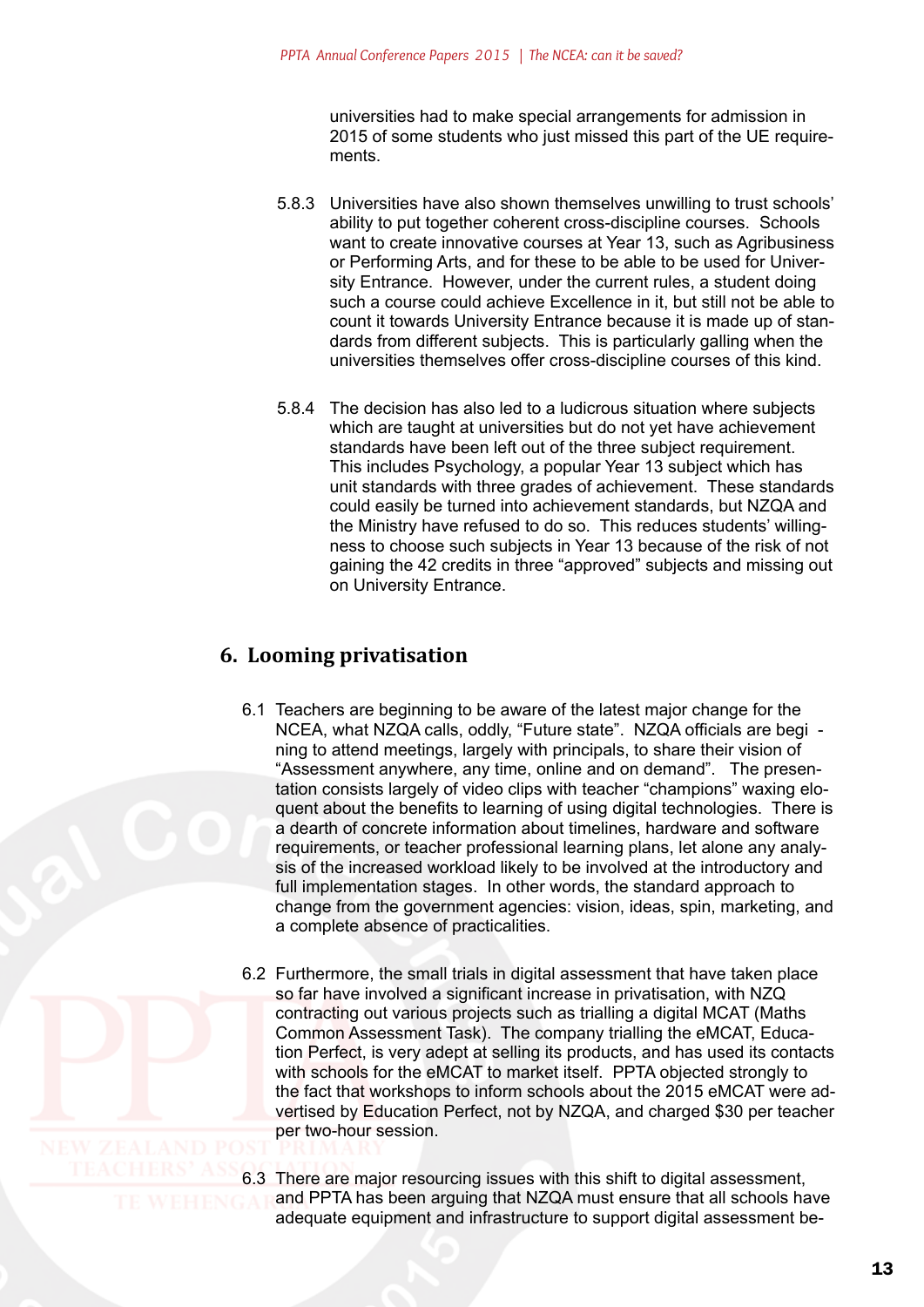<span id="page-13-0"></span>fore anything but small pilots take place. Regrettably, the NZQA response is generally that school resourcing is not their responsibility, and that they only have to keep schools informed about directions and timeframes to give them time to gear up. The assumption that schools can and will do so is dangerous in this context.

- 6.4 The Ministry of Education, whose responsibility school resourcing is, provides no specific information about the technical capability that schools will need for this brave new world of digital assessment. The Ministry's resourcing of ICT stops at the level of infrastructure, and does not cover the hardware required.
- 6.5 On the other hand, a Crown Company, N4L, is being given a significant role in this "future state" work, and quite detailed plans are being made for ways to use N4L's portal, The Pond, for moderation, with a streamlined process that allows for its use for internal moderation flowing into external moderation as required. Whether this will help to reduce the burden of moderation for teachers is yet to be seen.

# **7. Governments' failure to defend the NCEA against competition**

- 7.1 While unfettered operation of markets is a fundamental tenet of capitalism, no-one involved with the early development of the NCEA could possibly have suspected that this would extend to governments allowing a free market in qualifications using public mone . Yet that is what has happened, with our indigenous qualification, the NCEA, having to fight fo its place alongside overseas qualifications.
- 7.2 Successive governments have proven gutless against conservative state schools who seek competitive advantage by offering overseas qualific tions such as Cambridge or the Baccalaureate instead of the NCEA. These schools make public assertions that portray the NCEA as lacking credibility, claim it is not internationally accepted (which is completely untrue), and assert that it is not sufficiently motivating for the more able students.
- 7.3 As a result of this, the credibility of our national qualification is unde mined. Because Cambridge, in particular, is largely externally assessed and therefore requires significantly less teacher e fort than the NCEA, there is a body of teachers within the state system who advocate for it as alleviating workload stresses. These teachers may well be part of the 21% of teachers who continue to not support the NCEA.<sup>17</sup> Politicians must decide whether they want a national school qualification at all, and if so, move with urgency to address the NCEA issues raised in this paper. The alternative is a steady drift to foreign qualifications because they are more manageable for students, teachers and schools.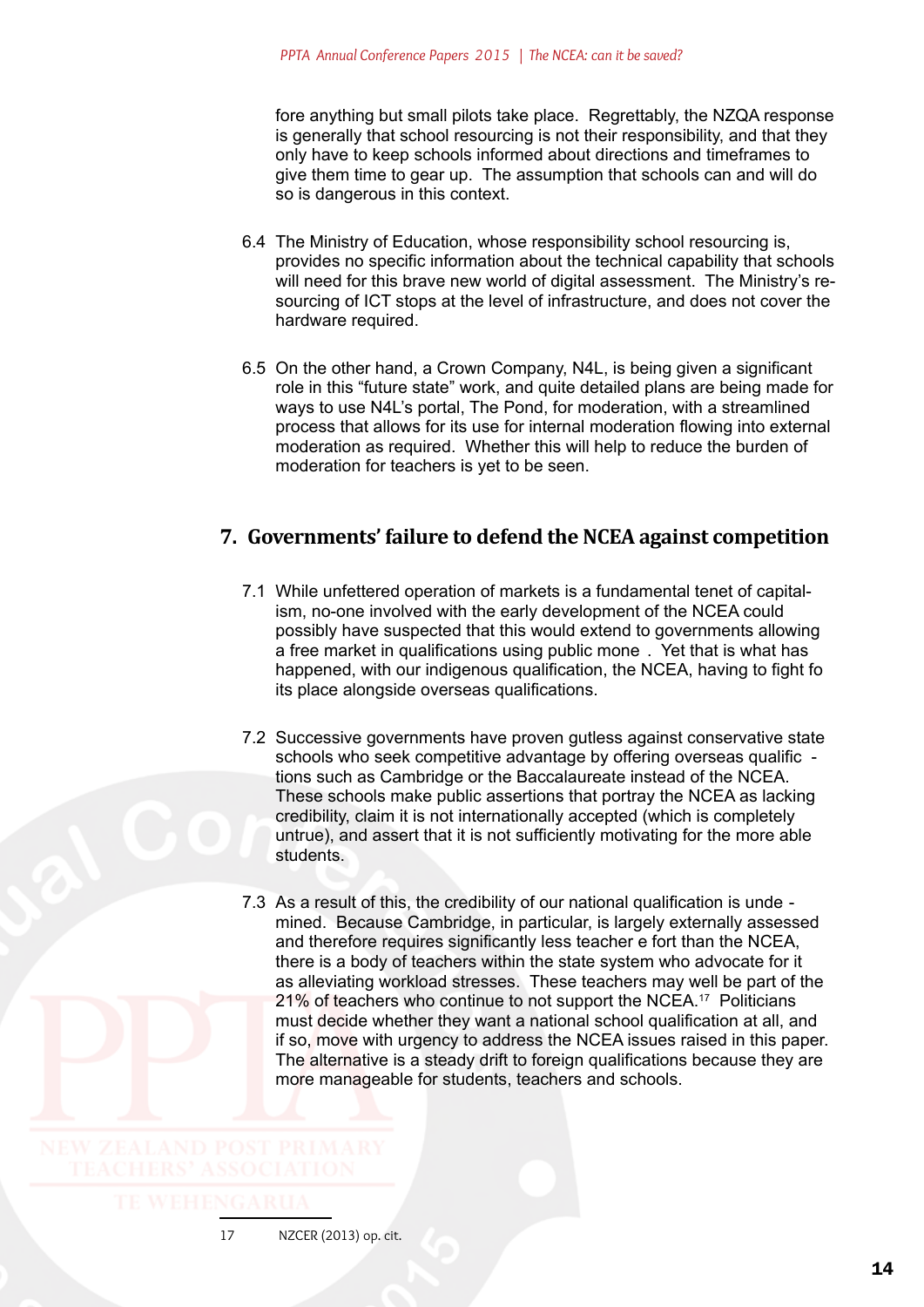# <span id="page-14-0"></span>**8. The PPTA solution**

- 8.1 The NCEA would have collapsed under its own weight long ago if it had not been for the massive efforts of teachers, over more than a decade, making it work despite the problems outlined above.
- 8.2 The NCEA requires extensive collaboration between teachers within and between schools, especially for marking and moderation purposes. As the QFI described it, teachers need to be "socialised" into an understanding of what a standard looks like in practice.<sup>18</sup> This is an ongoing demand, with new teachers entering the profession, and constant change of standards. But time for collaboration has never been provided, and professional learning opportunities have been woefully inadequate.
- 8.3 The NCEA also requires time for administration for every teacher: monitoring students' submission of work, entering and checking results, providing further opportunities for assessment, etc. The time demands on middle and senior leaders are even greater.
- 8.4 Furthermore, the qualification s potential to shape innovative curriculum, pedagogy and assessment for the benefit of students has never been r alised. Most teachers are too busy just keeping their heads above water to find time to work together to share ideas about innovation
- 8.5 Workload research being conducted currently by PPTA is revealing that the hours worked by secondary teachers continue to rise inexorably to levels which are simply not sustainable.
- 8.6 Yet it seems that from the point of view of government officials who make these decisions, teacher time and good will are bottomless resources. They are not.
- 8.7 PPTA has tirelessly defended the NCEA to the public. Secondary teachers have held it together by dint of their hard work and professionalism. The issues highlighted in this paper are well-known to the Ministry of Education and NZQA. None of this is news, but the agencies have failed to seriously acknowledge or address them.
- 8.8 Recommendation 2 of this paper sets out some minimum requirements for action by government if PPTA is to continue to support the NCEA. They need to:
	- Abolish percentage achievement targets.
	- Take action about the lack of credit parity between assessment standards.

• Significantly reduce moderation requirements

• Stop tinkering with the NCEA structure and processes unless change will<br>reduce student and teacher workload reduce student and teacher workload.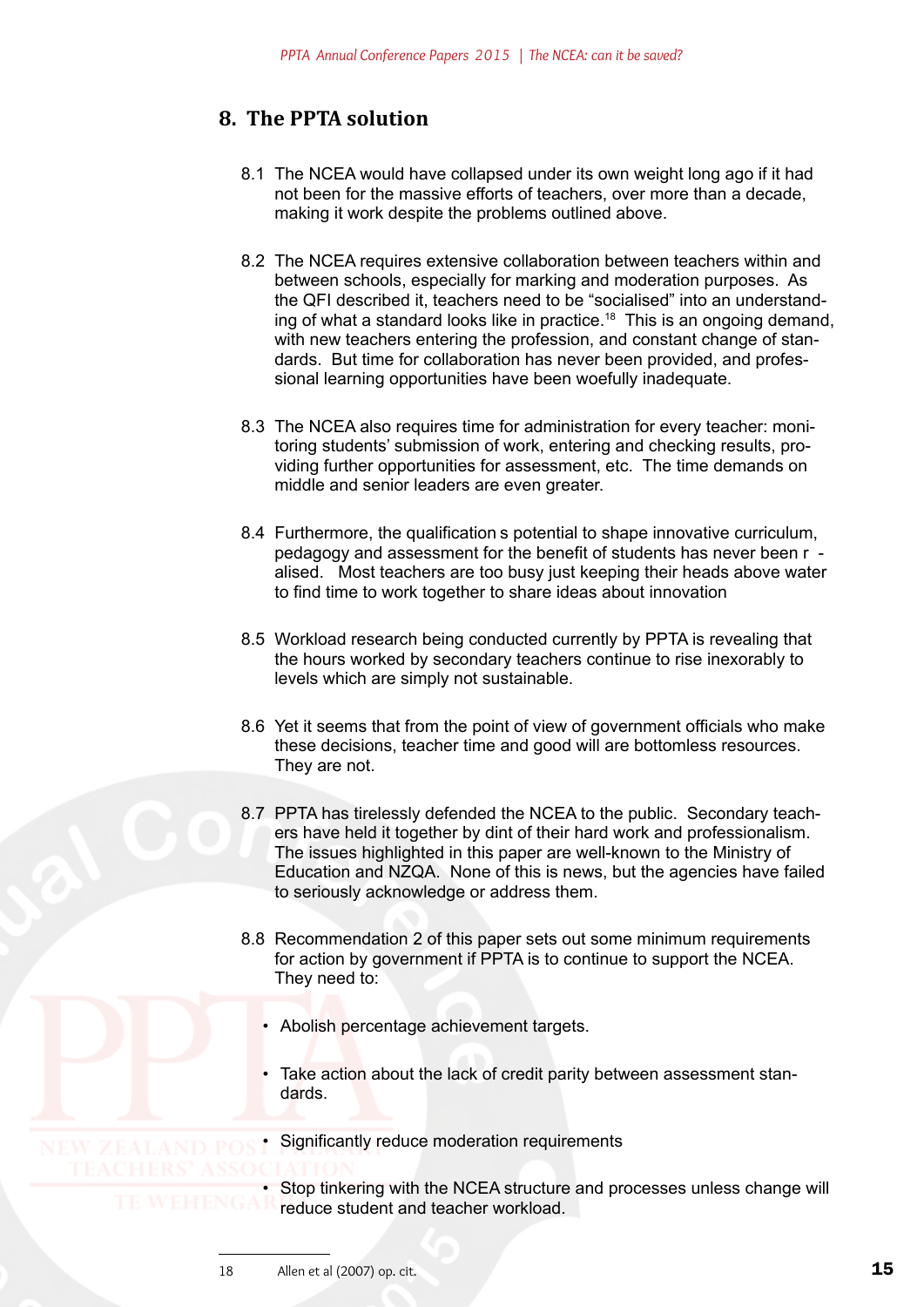- <span id="page-15-0"></span>• Actively seek actual reductions in the workload of students and teachers.
- Protect the curriculum breadth of the senior school by ensuring that school-based Level 3 programmes are available for the full range of Year 13 students.
- Stop letting the universities' narrow view of the relative value of subjects and courses dominate the curriculum of the senior school.
- 8.9 Recommendation 3 requires that PPTA take a stand against privatisation of the assessment system. It is a national qualification, and NZQ must gear up to carry out its assessment processes into the future.
- 8.10 Recommendation 4 requires that PPTA lobby the government and opposition with a view to protecting our national qualification from ompetition by private providers of qualifications. NCE should not have to fight for "ma ket share" against qualifications developed in other countries, which are being adopted by certain schools simply to gain "competitive advantage".

# **Recommendations**

- **1. That the report be received.**
- **2. That PPTA's continued support for the NCEA requires the following:**
	- **a. Abolition of percentage achievement targets because they are dangerously inconsistent with the principles of standards-based assessment;**
	- **b. Decisive action by NZQA to address issues of levelling and credit parity between standards across the Framework;**
	- **c. Significan reduction in moderation requirements, both for internally assessed standards and for practice assessments for externally assessed standards;**
	- **d. No further changes in NCEA structure and processes unless they are guaranteed to reduce student and teacher workload;**
	- **e. Active engagement by the Ministry and NZQA, in consultation with PPTA, to seek actual reductions in the current workload of students and teachers;**

**f. Extended resourcing to enable the provision of a wide range of learning pathways for all students who wish to remain at school full-time to the end of Year 13.**

**g. Reduction of the dominance of universities over the curriculum**<br>WEHENGARTIA of the senior school. **of the senior school.**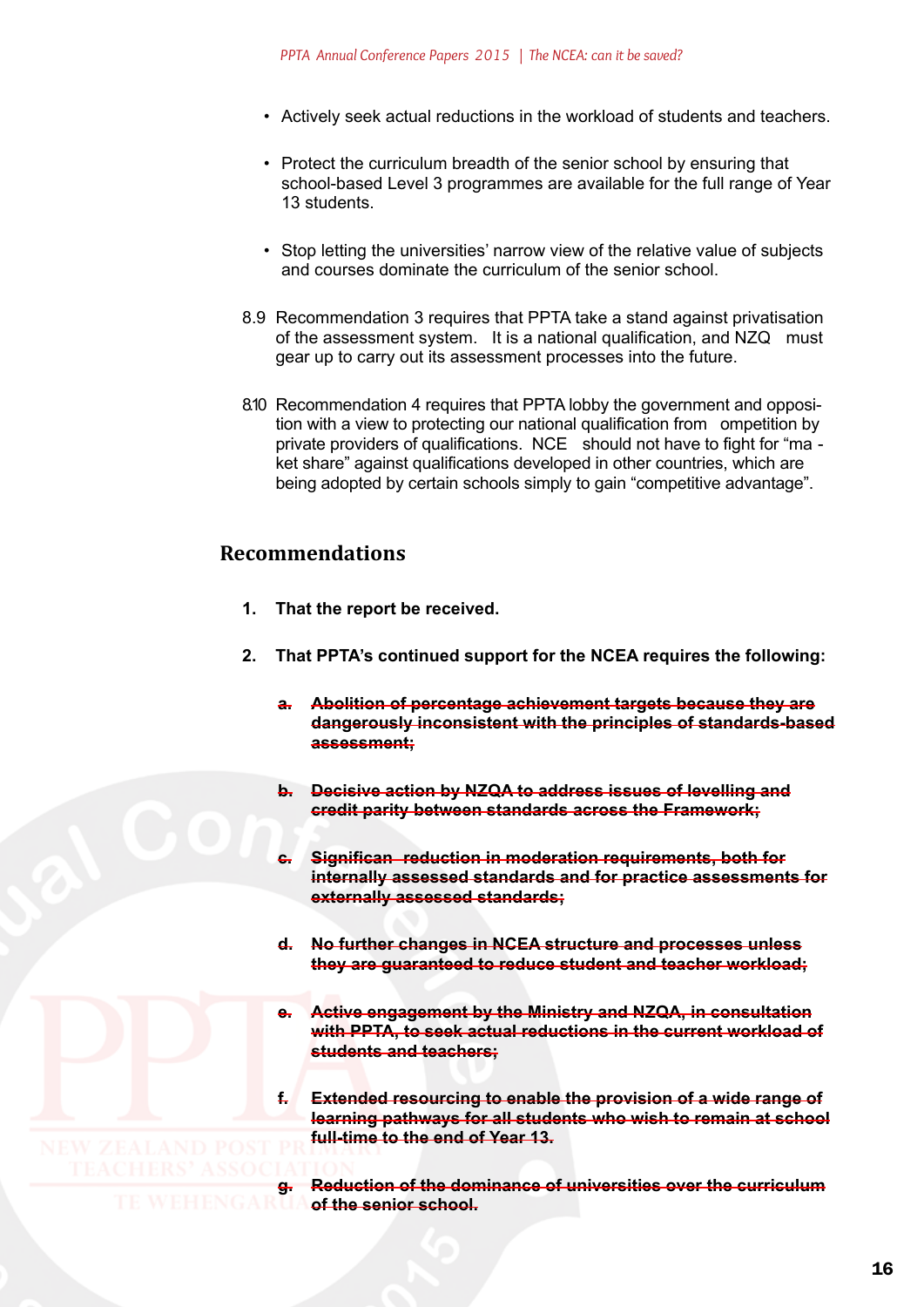- **3. That PPTA continue to resist privatisation of education in all its forms, including the use of private companies to implement NZQA's digital assessment agenda.**
- **4. That PPTA lobby the government and opposition parties with a view to a future ban on state and integrated schools offering Cambridge or International Baccalaureate qualifications**

Recommendation 4 withdrawn

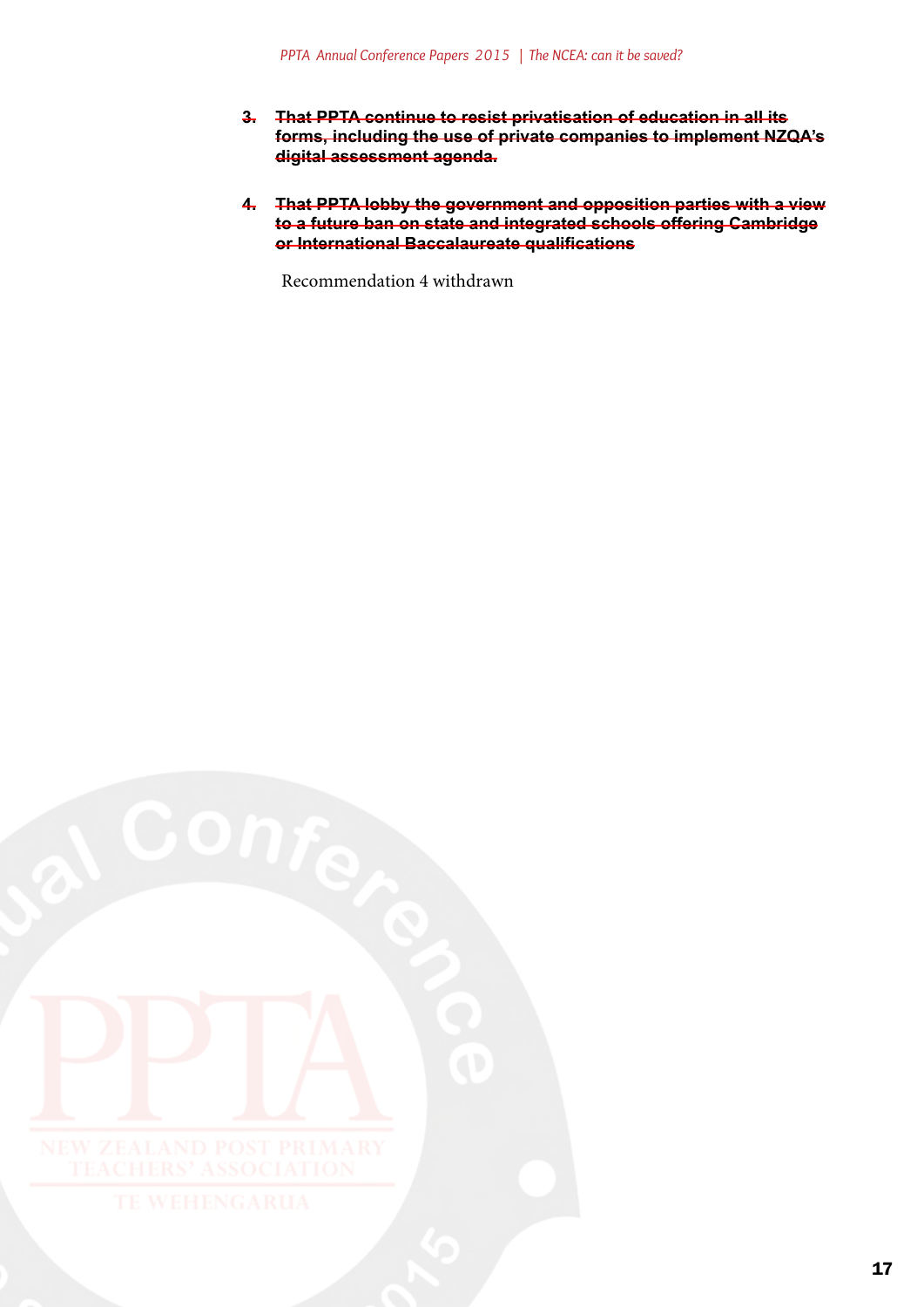# **2015 Annual Conference Minutes**

**Minutes of the Annual Conference of the New Zealand Post Primary Teachers' Association (Inc) held at the Brentwood Hotel, Kilbirnie, Wellington, commencing at 9.45 a.m. on Tuesday 29 September, continuing at 9.00 a.m. on Wednesday 30 September and 9.00 a.m. on Thursday 1 October 2015.**

# NCEA: Can it be saved?

- 2. THAT PPTA's continued support for the NCEA requires the following:
	- a. Decisive action by NZQA to address issues of levelling and credit parity between standards across the Framework.

### **Carried**

b. Significant reduction in moderation requirements, both for internally assessed standards and for practice assessments for externally assessed standards.

## **Carried**

c. Consistent, clear and timely feedback from NZQA to teachers across all subjects.

### **Carried (63 for; 46 against)**

d. No further changes in NCEA structure and processes unless they are guaranteed to reduce student and teacher workload.

# **Carried**

e. Active engagement by the Ministry and NZQA, in consultation with PPTA, to seek actual reductions in the current workload of students and teachers.

### **Carried**

f. Extended resourcing to enable the provision of a wide range of learning pathways for all students who wish to remain at school full-time to the end of Year 13.

# **Carried**